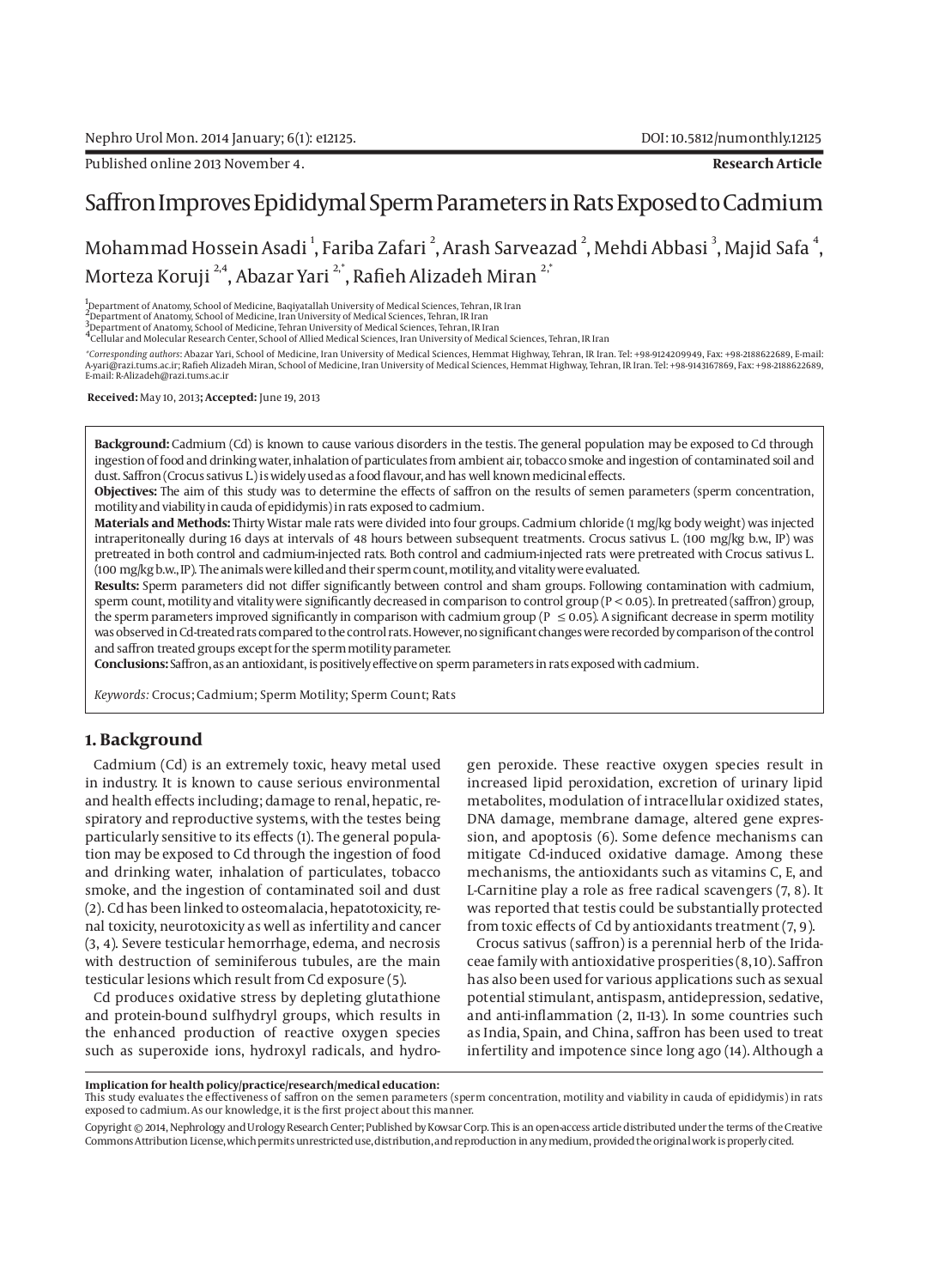positive effect of some antioxidants against Cd- induced oxidative stress in testicular tissue has already been reported (3, 4, 12), the investigation of Crocus sativus L. effect on cadmium toxicity on sperm parameters has not been shown. Thus, the present study was performed to review the Crocus sativus L. antioxidant effects on sperm parameters of Cd-treated rats.

# **2. Objectives**

In the light of information above, we undertook the present study to examine the beneficial effects of Crocus sativus L. on Cd-induced testicular damage. We evaluated the effect of Cd on semen parameters including sperm concentration, motility and viability in cauda of epididymis.

# **3. Materials and Methods**

# *3.1. Chemicals*

Cadmium chloride (Cdcl2) was obtained from Sigma (St. Louis, MO, USA). Crocus sativus L. stigmas were collected from Ghaen (Khorasan, Iran).

### *3.2. Animals*

Thirty adult Wistar rats (4-4.5 months old), weighing 190-240 g were obtained from the Razi Research Center (Karaj, Iran).

# *3.3. Experimental Design*

The animals were randomly divided into five groups, each consisting of six male mice including: 1) control group, 2) sham group: rats given normal saline (NS) (0.3 mL/kg body weight, intraperitoneal) for 16 days with an interval of 48 hours between subsequent treatments. 3) experimental 1 group (Crocus sativus L. group): rats given Crocus sativus L. (100 mg/kg b.w., IP) for 16 days with an interval of 48 hours between subsequent treatments, 4) experimental 2 group (Cd group): rats given Cd (1 mg/kg b.w., IP) for 16 days with an interval of 48 h between subsequent treatments, 5) experimental 3 group (Crocus sativus L. + Cd): rats given Crocus sativus L. + Cd in the same dose and time given to experimental groups of 1, and 2.

The animals were treated by Crocus sativus L. 1 hour prior to treatment with Cd. Cd administration dose was used according to a previous report (7). Rats were housed under 12-h light/ dark cycles. On the 17th day of the experiment, all animals were killed and samples were collected.

# *3.4. Preparation of Aqueous Saffron Extract*

Saffron stigmas were collected from Ghaen (Khorasan, Iran). In the maceration method, 6 g of stigmas were macerated in 800 mL distilled water for three days. The mixture was subsequently filtered and concentrated under reduced pressure at 35ºC (14).

### *3.5. Sperm Collection*

The cauda epididymis was excited, minced and incubated in a prewarmed petri dish containing 10 mL Hank's balanced salt solution at 37°C. The spermatozoas were allowed to disperse into the buffer. After 20 min, the cauda of epididymis was removed, and the suspension was gently shaken to homogenize, and was analyzed under light microscope at a magnification of x400 (15, 16).

#### *3.6. Sperm Parameters Assessment*

#### *3.6.1. Sperm Count*

For sperm counting, 500 μL of the sperm suspension was diluted with formaldehyde fixative (10% formalin in PBS). Approximately 10 μL from the diluted solution was transferred into a haemocytometer (Thoma, assistant Sondheim/Rhön, Germany) and let to stand for 7 min. Then the settled sperms were counted and evaluated per 250 small squares of a haemocytometer (17).

#### *3.6.2. Sperm Viability*

Viability was assessed by eosin Y staining (5% in saline). Forty microlitersamples of the freshly sperm suspension were placed on a glass slide, mixed with 10 μL eosin and observed under a light microscope (x400 magnification). Live sperms remained unstained following staining; whereas, those that showed any pink or red coloration were classified as dead. At least 200 sperm were counted from each sample in ten fields of vision randomly, and the percentage of live sperms was recorded (18).

#### *3.6.3. Sperm Motility*

To assess the percentage of motile sperm, the suspension was prepared by repipetting. A small aliquot (40 μL) of freshly liquefied semen was placed on a slide glass at 37˚C for film recording with a video microscope (Olympus, BX51, Germany). Randomly ten fields from each slide were recorded with camera for sperm motility assessment via analyzing the recorded films and counting progressive, nonprogressive and immotile spermatozoa graded from 1 to 2 (18, 19).

### *3.7. Statistical Analysis*

All values are presented as mean  $\pm$  SD. One-way analyses of variance and post-hoc Tukey test were performed to determine the differences among all groups for the whole parameters using the SPSS/PC computer program (version 17.0SS).

### **4. Results**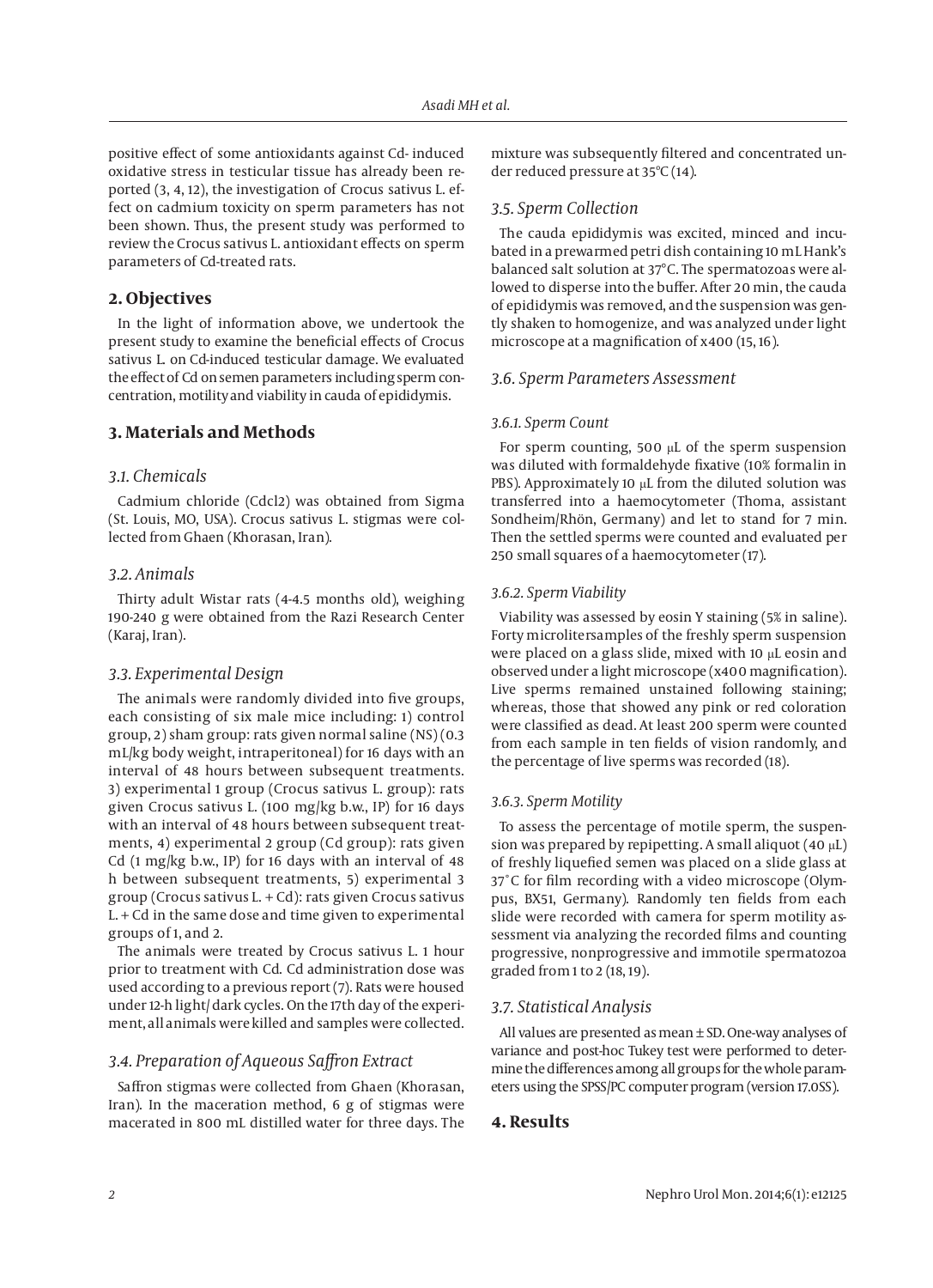



**Figure 1.** The Effect of Crocus Sativus L. on the Number of Cauda Epididymis Sperm in Cadmium-Treated Male Rats.



**Figure 2.** The Effect of Crocus Sativus L. on the Viability of Cauda Epididymis Sperm in Cadmium-Treated Male Rats.

# *4.1. Sperm Parameters Findings*

The differences in sperm parameters between control and sham groups were not significant. The sperm count, motility and vitality of rats in cadmium group decreased significantly in comparison to those of control and sham groups ( $P \le 0.05$ ) (Figures 1-5, and Table 1).

In pretreated group (group that received saffron), the sperm parameters improved significantly in comparison to those of the cadmium group ( $P \le 0.05$ ). However, no significant changes were recorded by comparison of the control and treated groups except for the sperm motility parameter (Figures 1-5). A significant decrease in sperm motility was observed in Cd-treated rats, when compared to the control rats; however, there were no significant changes in other parameters between these two groups  $(P < 0.05;$  Figures 4 and 5, and Table 1).

# **5. Discussion**

Cadmium is a toxic metal which promotes oxidative stress through the disruption of the antioxidative pro cess, and this contributes to the development of serious degenerative changes in various tissues, including the



**Figure 3.** Sperm Viability: Dead (A) and Viable (B) Sperms.



**Figure 4.** The Effect of Crocus Sativus L. on the Motility of Caudal Epididymis Sperm in Cadmium-Treated Male Rats.



**Figure 5.** The Effect of Crocus Sativus L. on Progressive Motile of Cauda Epididymis Sperm in Cadmium-Treated Male Rats.

#### testes (20).

In our experiment, we have observed that Cd-treated rats exhibited a significant reduction in sperm count, motility and vitality. There were statistically significant differences between control and Cd-treated groups (Figures 1, 2, 4 and 5).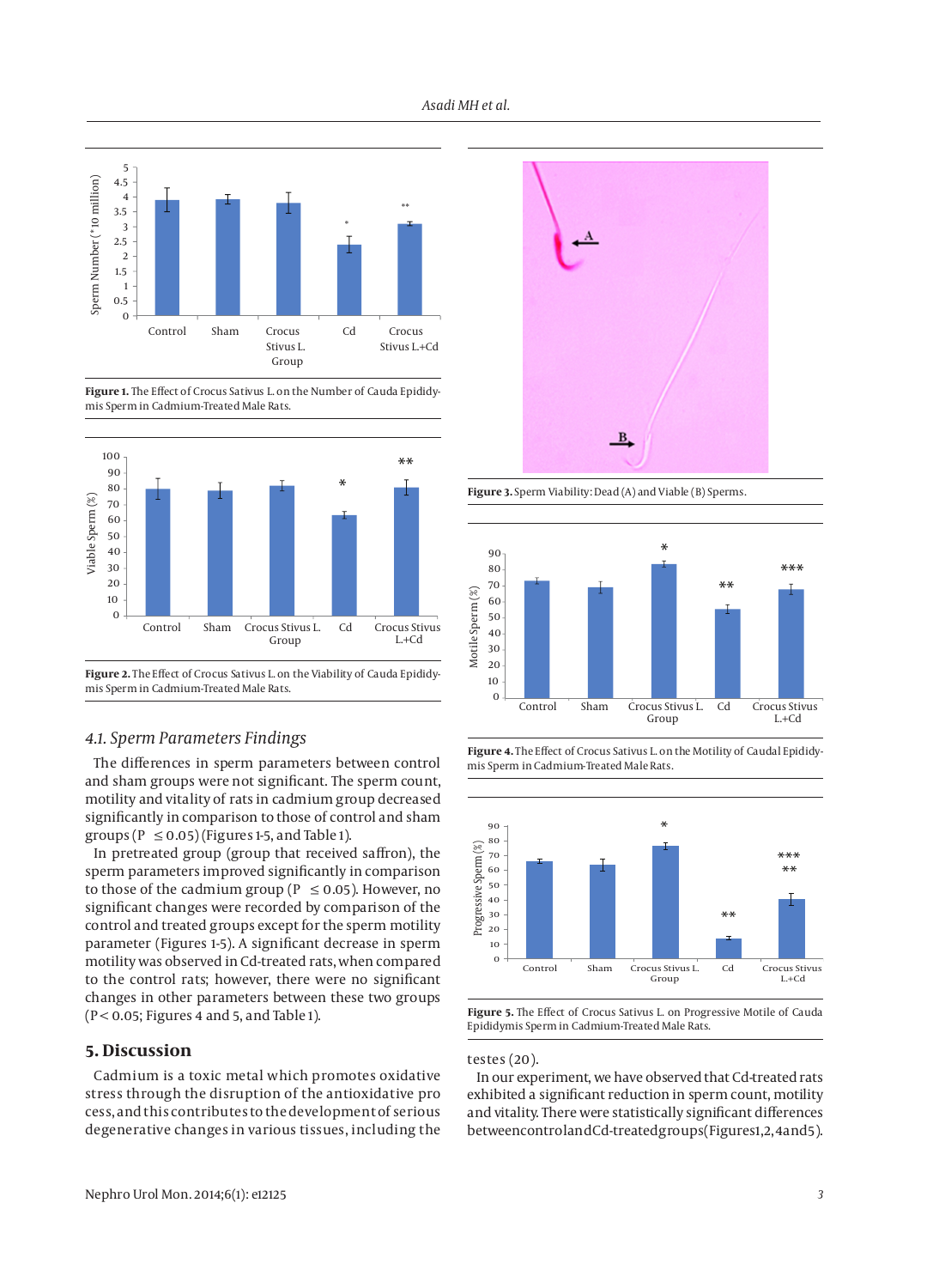| Table 1. The Effects of Saffron on the Sperm Motility in Adult Rat Exposed to Cadmium Groups (mean $\pm$ SD) |                   |                  |                  |                        |                         |
|--------------------------------------------------------------------------------------------------------------|-------------------|------------------|------------------|------------------------|-------------------------|
|                                                                                                              | Group 1 (Control) | Group 2 (Sham)   | Group 3(CSL)     | Group 4 (Cad-<br>mium) | Group $5$ (Cd +<br>CSL. |
| Motility class a                                                                                             | $3.13 \pm 0.27$   | $5.63 \pm 0.24$  | $14.45 \pm 0.78$ | 0.00                   | 1.00                    |
| <b>Motility class b</b>                                                                                      | $62.83 \pm 1.63$  | $57.64 \pm 4.48$ | $61.39 \pm 1.63$ | $13.66 \pm 0.87$       | $39.03 \pm 3.81$        |
| Motility class c                                                                                             | $7.23 \pm 0.78$   | $5.84 \pm 1.37$  | $7.89 \pm 0.88$  | $41.84 \pm 2.40$       | $27.85 \pm 1.67$        |
| Motility class d                                                                                             | $26.80 \pm 1.70$  | $30.88 \pm 3.72$ | $16.28 \pm 1.82$ | $44.49 \pm 2.68$       | $32.10 \pm 3.22$        |
| Motile Sperm $a + b + c$                                                                                     | $73.18 \pm 1.91$  | $69.11 \pm 3.72$ | $83.73 \pm 1.91$ | $55.50 \pm 2.73$       | $67.88 \pm 3.22$        |
| Progressive Sperm $a + b$                                                                                    | $65.94 \pm 1.66$  | $63.28 \pm 4.39$ | $75.83 \pm 2.36$ | $13.96 \pm 1.04$       | $40.15 \pm 3.81$        |

Reduced number of sperm in a contaminated rat's epididymis may be related to cell population decrease in the seminiferous tubules. Exposure to Cd can induce germ cell apoptosis, which may account for the current decline in male fertility (21, 22).

Increased apoptotic germ cells consisting of round spermatid and elongate spermatid were found in seminiferous tubules of Cd-treated rats. Moreover, higher Cd treatment resulted in severe necrosis of the seminiferous epithelium (8). Ramaiia and Pomerantseva reported that Cd causes cellular death in spermatocyte, and spermatogonium, which leads to male mice infertility (23). Another study conducted by Kasinathan et al. showed that Cd significantly decreased primary and secondary spermatocytes in the seminiferous tubules (24), and Foote reported that Cd reduced spermatogenesis in rabbits. In addition, Falsini et al. found that Cd reduced available spermatogenic cell population in treated animals (25).

Cadmium can directly inhibit primary Leydig cell testosterone levels, but the mechanism of this effect is not known (26). Our previous results showed that Cd leads to lower testosterone hormone production, which may be a secondary reason for reduction of sperm number in seminiferous tubules (unpublished paper).

Changes in sperm vitality and motility after Cd injection may be due to an increase in ROS levels in rat semen. Several lines of evidence indicate that ROS is involved in cadmium-induced testicular damage (26). In the past study we showed that Cd treatment induced an increase in lipid peroxidation of the testicular tissue as evidenced by an increase of TBARS levels. Various reports have shown that Cd induces oxidative stress by altering antioxidative status (9, 20, 27). Cd administration generates ROS in the cellular levels (28, 29) and associated to increase lipid peroxidation (30, 31). Hence Cd-induced ROS generation can increase lipid peroxidation which leads to testicular tissue damage. Indeed, a large proportion of infertile men have increased levels of seminal ROS (32, 33).

In this study we showed that after Crocus sativus L. administration, a significant increase in sperm motility was seen in CL group compared to control and sham groups (Figures 4 and 5). These changes may be due to antioxidant effects of saffron. Heidary et al. found that prescribing edible saffron is effective on increasing the average number and motility of sperms in nonsmoker infertile men with oligospermia (34).

Our finding suggests that intraperitoneal administration of saffron in Cd-treated rats successfully increases the sperm quality. Although saffron has been shown to have antioxidant properties, these effects have not been investigated in Cd-pretreated rats. Our results showed that the sperm count, motility and viability in the presence of Crocus sativus L. were significantly improved compared to Cd only treated animals. Therefore positive changes in the sperm quality may be due to hydroxyl radical scavenging activity of saffron which inhibits lipid peroxidation. Our results suggest that saffron may increase spermatid cell viability through inhibition of oxidative stress and ROS production (35). By enhancing the antioxidant defence system of the cell, saffron reduces the oxidative stresses and increases the longevity of spermatozoids (36). These results regarding increasing the sperm count may be possibility caused by antiapoptotic effects of saffron. Furthermore, studies show that necrosis and apoptosis in the testes caused by Cd treatment decrease the level of antioxidizing enzymes (5).

It is possible that interference of saffron with free radical generation could be one of the causes of decline in Cd-induced damage. Therefore, saffron acts like an antioxidant in vivo, preventing the formation of free radicals and lipid peroxidation, hence preventing oxidant-induced apoptosis. Spermatogenic cells may be inhibited in the presence of Cd which can lead to spermatogenic cell population reduction in the seminiferous tubules (7). Similar studies have also reported treatment effects of antioxidants on testicular damages with Cd in animals (37, 38). A study by Kara et al. showed that a combination of antioxidants (melatonin, vitamin E and selenium) has streaking protective effect against cadmium-induced damage in testicular tissue (37).

Koyuturk et al. indicated that antioxidant treatment reduced oxidative stress, thus suggesting that antioxidant treatment may be a trigger in signalling a pathway for spermatogenic cells affected by Cd (3). On a survey performed on mice, saffron consumption with 100 mg/kg dosage during 20 days resulted in increased FSH, LH, and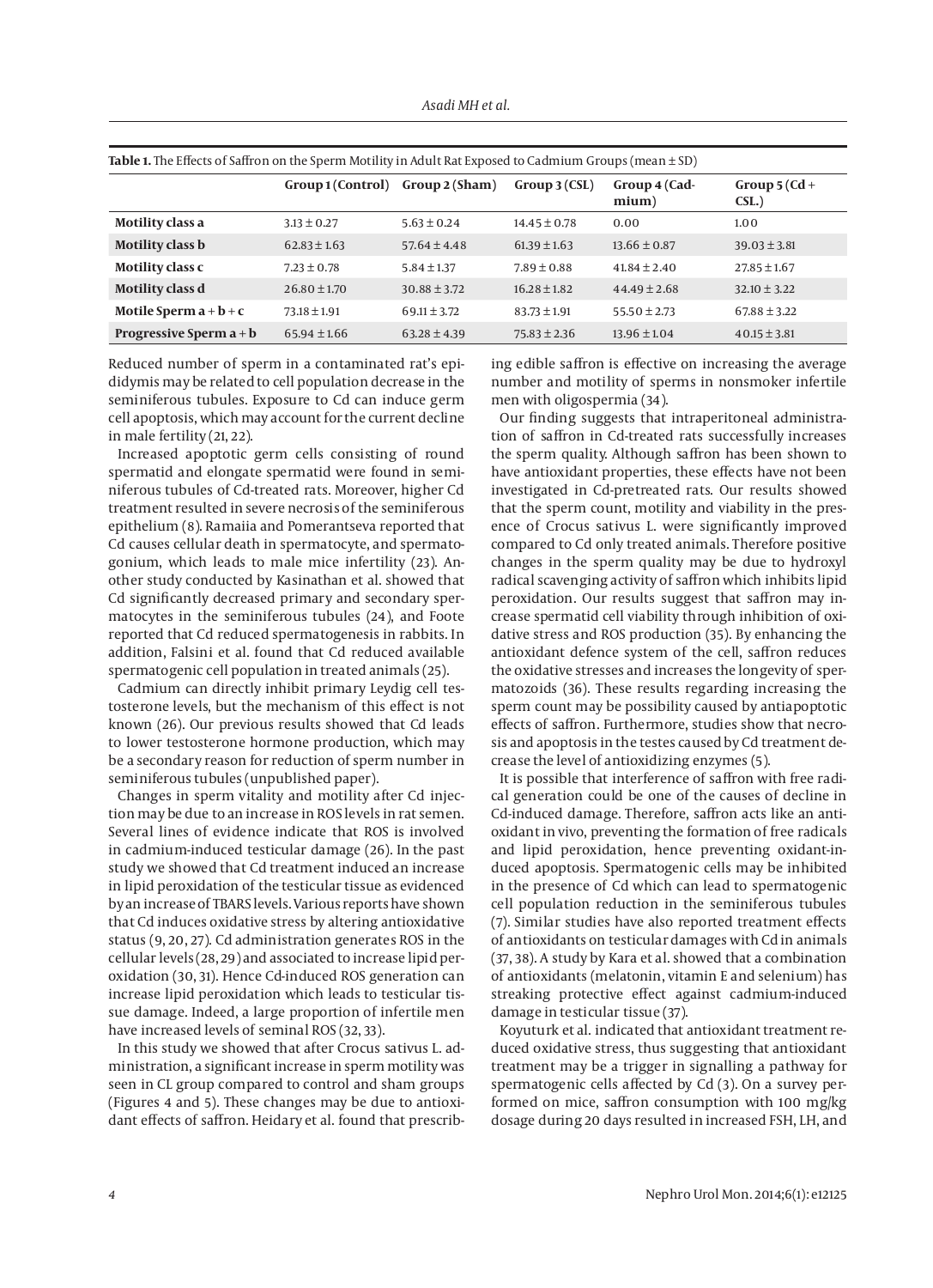testosterone serum levels. Saffron may reduce hypophyseal–hypothalamus sensitivity to testosterone feedback control on LH secretion (39).

In the light of saffron antioxidants' effects in biosynthesis of steroid hormones, it seems that saffron can affect the male sexual hormones concentration (40).

So, saffron administration improves sperm parameters in mice probably through increasing blood testosterone levels. Moreover, most changes that occur on testicle tissue and spermatogenesis process following saffron consumption are probably due to elevation of testosterone levels (39, 41). However, Safarinejad et al. reported that saffron administration for 26 weeks to the infertile men with idiopathic oligoasthenoteratozoospermia (OAT) had no effects on semen parameters (42).

Conclusions: The findings of this study showed that saffron may improve sperm count, motility and vitality in mice treated with cadmium. Therefore, saffron could be useful for the treatment of infertile men who were exposed to cadmium. The antioxidant effects of saffron may be a major reason for its positive impact on spermatic parameters. However, further studies are required to define its exact mechanism of action. Furthermore, the effect of saffron on cadmium-induced human infertility is needed to be more investigated.

# **Acknowledgments**

This research was supported by Baqiyatallah University of Medical Sciences (BUMS) and Tehran University of Medical Sciences (TUMS). Authors would like to appreciate Ahmad Yari for his kind help with language education. Authors acknowledge their thankfulness.

### **Author's Contribution**

All authors participated equally.

# **Financial Disclosure**

Authors declare that there is no conflict of interest in this study.

# **Funding/Support**

This study was funded by a grant from Baqiyatallah (a.s) University of Medical Sciences (BUMS), Tehran University of Medical Sciences (TUMS), (Number: 89-04-117-12493).

### **References**

- 1. Nolan CV, Shaikh ZA. An evaluation of tissue metallothionein and genetic resistance to cadmium toxicity in mice. *Toxicol Appl Pharmacol.* 1986;**85**(2):135–44.
- 2. Khansakorn N, Wongwit W, Tharnpoophasiam P, Hengprasith B, Suwannathon L, Chanprasertyothin S, et al. Genetic variations of glutathione s-transferase influence on blood cadmium concentration. *J Toxicol.* 2012;**2012**:356126.
- 3. Koyuturk M, Yanardag R, Bolkent S, Tunali S. Influence of combined antioxidants against cadmium induced testicular dam-

age. *Environ Toxicol Pharmacol.* 2006;**21**(3):235–40.

- 4. Benoff S, Jacob A, Hurley IR. Male infertility and environmental exposure to lead and cadmium. *Hum Reprod Update.* 2000;**6**(2):107–21.
- 5. Koizumi T, Li ZG. Role of oxidative stress in single-dose, cadmium-induced testicular cancer. *J Toxicol Environ Health.* 1992;**37**(1):25–36.
- Yang HS, Han DK, Kim JR, Sim JC. Effects of alpha-tocopherol on cadmium-induced toxicity in rat testis and spermatogenesis. *J Korean Med Sci.* 2006;**21**(3):445–51.
- 7. Yari A, Asadi MH, Bahadoran H, Dashtnavard H, Imani H, Naghii MR. Cadmium toxicity in spermatogenesis and protective effects of L-carnitine in adult male rats. *Biol Trace Elem Res.* 2010;**137**(2):216–25.
- Bu T, Mi Y, Zeng W, Zhang C. Protective effect of quercetin on cadmium-induced oxidative toxicity on germ cells in male mice. *Anat Rec (Hoboken).* 2011;**294**(3):520–6.
- 9. Stohs SJ, Bagchi D, Hassoun E, Bagchi M. Oxidative mechanisms in the toxicity of chromium and cadmium ions. *J Environ Pathol Toxicol Oncol.* 2001;**20**(2):77–88.
- 10. Saito Y, Yoshida Y, Akazawa T, Takahashi K, Niki E. Cell death caused by selenium deficiency and protective effect of antioxidants. *J Biol Chem.* 2003;**278**(41):39428–34.
- 11. Abe K, Saito H. Effects of saffron extract and its constituent crocin on learning behaviour and long-term potentiation. *Phytother Res.* 2000;**14**(3):149–52.
- 12. Kanakis CD, Tarantilis PA, Tajmir-Riahi HA, Polissiou MG. Crocetin, dimethylcrocetin, and safranal bind human serum albumin: stability and antioxidative properties. *J Agric Food Chem.* 2007;**55**(3):970–7.
- 13. Sen Gupta R, Kim J, Gomes C, Oh S, Park J, Im WB, et al. Effect of ascorbic acid supplementation on testicular steroidogenesis and germ cell death in cadmium-treated male rats. *Mol Cell Endocrinol.* 2004;**221**(1-2):57–66.
- 14. Hosseinzadeh H, Sadeghnia HR, Ziaee T, Danaee A. Protective effect of aqueous saffron extract (Crocus sativus L.) and crocin, its active constituent, on renal ischemia-reperfusion-induced oxidative damage in rats. *J Pharm Pharm Sci.* 2005;**8**(3):387–93.
- 15. Mesbah S, Shokri S, Karbalay-Doust S, Mirkhani H. The effect of nandrolone decanoate on the body, testis and epididymis weight and semen parameters in adult male rats. *Iran J Med Sci.* 2007;**32**(2):93–9.
- 16. Rashidi I, Movahedin M, Tiraihi T. The effects of pentoxifylline on mouse epididymal sperm parameters, fertilization and cleavage rates after short time preservation. *Iran J Reproduc Med.* 2004;**2**(2):51–7.
- 17. Seed J, Chapin RE, Clegg ED, Dostal LA, Foote RH, Hurtt ME, et al. Methods for assessing sperm motility, morphology, and counts in the rat, rabbit, and dog: a consensus report. ILSI Risk Science Institute Expert Working Group on Sperm Evaluation. *Reprod Toxicol.* 1996;**10**(3):237–44.
- 18. Bjorndahl L, Soderlund I, Kvist U. Evaluation of the one-step eosin-nigrosin staining technique for human sperm vitality assessment. *Hum Reprod.* 2003;**18**(4):813–6.
- 19. Cheng D, Zheng XM, Li SW, Yang ZW, Hu LQ. Effects of epidermal growth factor on sperm content and motility of rats with surgically induced varicoceles. *Asian J Androl.* 2006;**8**(6):713–7.
- 20. Yiin SJ, Chern CL, Sheu JY, Lin TH. Cadmium induced lipid peroxidation in rat testes and protection by selenium. *Biometals.* 1999;**12**(4):353–9.
- 21. Akinloye O, Arowojolu AO, Shittu OB, Anetor JI. Cadmium toxicity: a possible cause of male infertility in Nigeria. *Reprod Biol.* 2006;**6**(1):17–30.
- 22. Monsefi M, Alaee S, Moradshahi A, Rohani L. Cadmium-induced infertility in male mice. *Environ Toxicol.* 2010;**25**(1):94–102.
- 23. Ramaiia LK, Pomerantseva MD. [Mutagenic action of cadmium on the sex cells of male mice]. *Genetika.* 1977;**13**(1):59–63.
- 24. Kasinathan S, Veeraraghavan K, Ramakrishnan S. Effect of cadmium on the spermatogenesis of Rana hexadactyla Lesson. *Acta Morphol Hung.* 1987;**35**(3-4):183–7.
- 25. Foote RH. Cadmium affects testes and semen of rabbits exposed